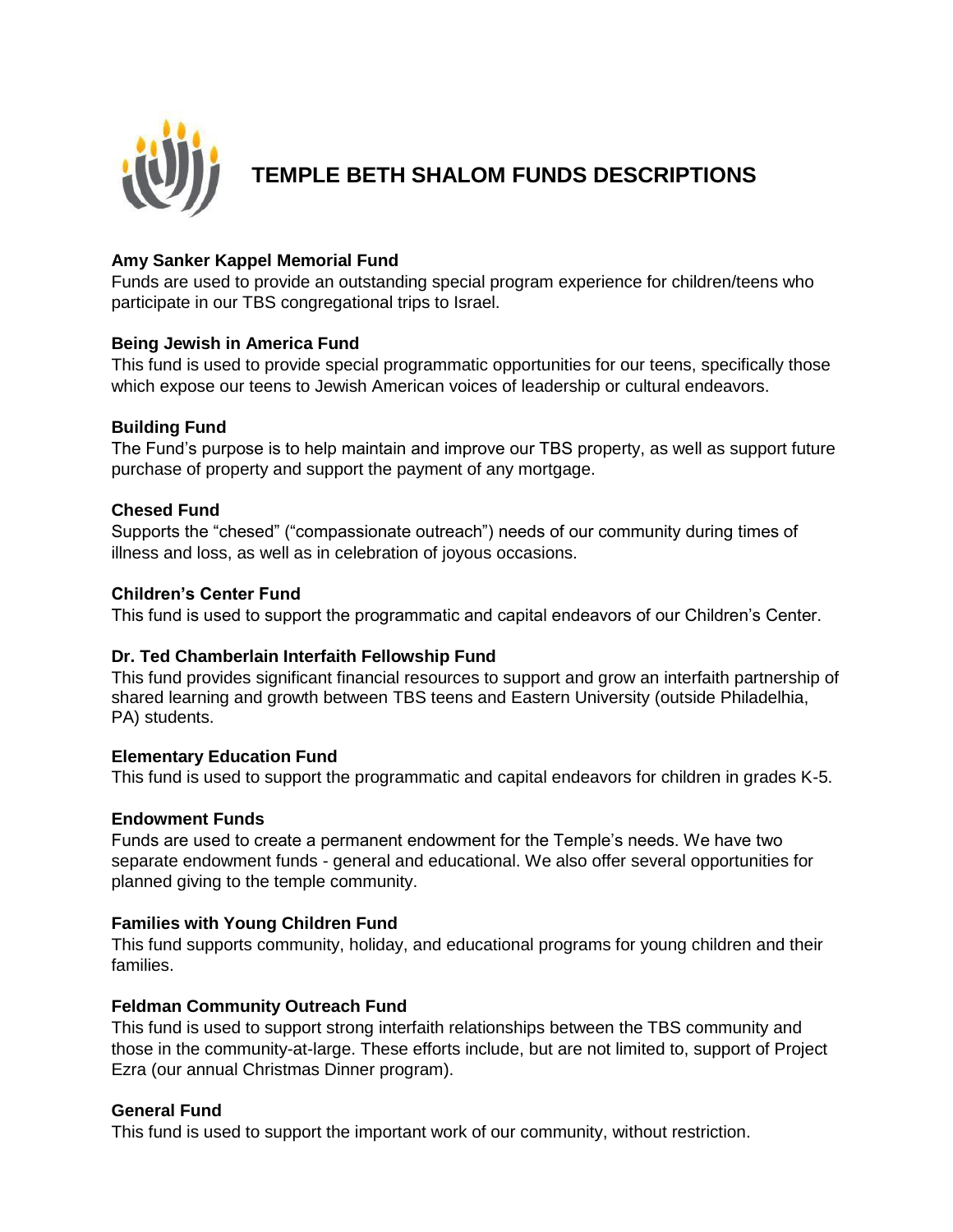# **Gersten-Hoisington Scholar in Residence Fund**

This fund has been established in loving memory of Shirley Gersten-Hoisington and Sumner Hoisington. As Shirley and Sumner were deeply dedicated to the Temple Beth Shalom community and to adult learning in particular, this fund helps to support Temple Beth Shalom's annual hosting of an outstanding guest scholar or presenter as part of a weekend program.

#### **Jerry Aransky Passport to Israel Fund**

This fund supports the Passport to Israel program which helps to fund trips to Israel for Temple Beth Shalom high school students.

# **Kivi Grebber Memorial Fund**

This fund provides children who are members of the Temple community scholarship assistance to help them attend a Jewish camp, a special Jewish educational program, or to participate in a trip to Israel.

# **Library Fund**

This fund helps to maintain and supply our TBS Library with outstanding books, texts, and other essential resources.

# **Memorial Board and Tree of Life Fund**

Both members of the TBS community and those who are not members may make a donation to this fund to have either a memorial plaque placed upon our Sanctuary's Memorial Board (in memory of someone beloved) or on our TBS "Tree of Life" (in honor of a joyous occasion or someone special). Personalized Memorial Board Plaques may be purchased for \$360.00. A personally engraved "leaf" on our "Tree of Life" may be purchased for \$250.00

#### **Music Fund**

This fund provides music for the enrichment of Shabbat and Holiday Services and helps provide special music programs throughout the year.

#### **Ned Saltzberg Memorial Fund**

This fund is used to subsidize special activities and field trips for students in grades K-5.

#### **Prayer Book Fund**

This fund supports our upkeep and purchase of prayer books for our community. Donations are accepted in any amount. All donations of \$54.00 or more will enable a personalized 'dedication bookplate' to be placed on the inside cover of the prayer book.

#### **Rabbi Jay Perlman's Discretionary Fund**

This fund is used by Rabbi Perlman to help those who are in need in our TBS community and beyond, as well as to support the enrichment of Jewish community life in our community.

#### **Rabbi Julie Bressler's Discretionary Fund**

This fund is used by Rabbi Bressler to help those who are in need in our TBS community and beyond, as well as to support the enrichment of Jewish community life in our community.

#### **Rabbi Todd Markley's Discretionary Fund**

This fund is used by Rabbi Markley to help those who are in need in our TBS community and beyond, as well as to support the enrichment of Jewish community life in our community.